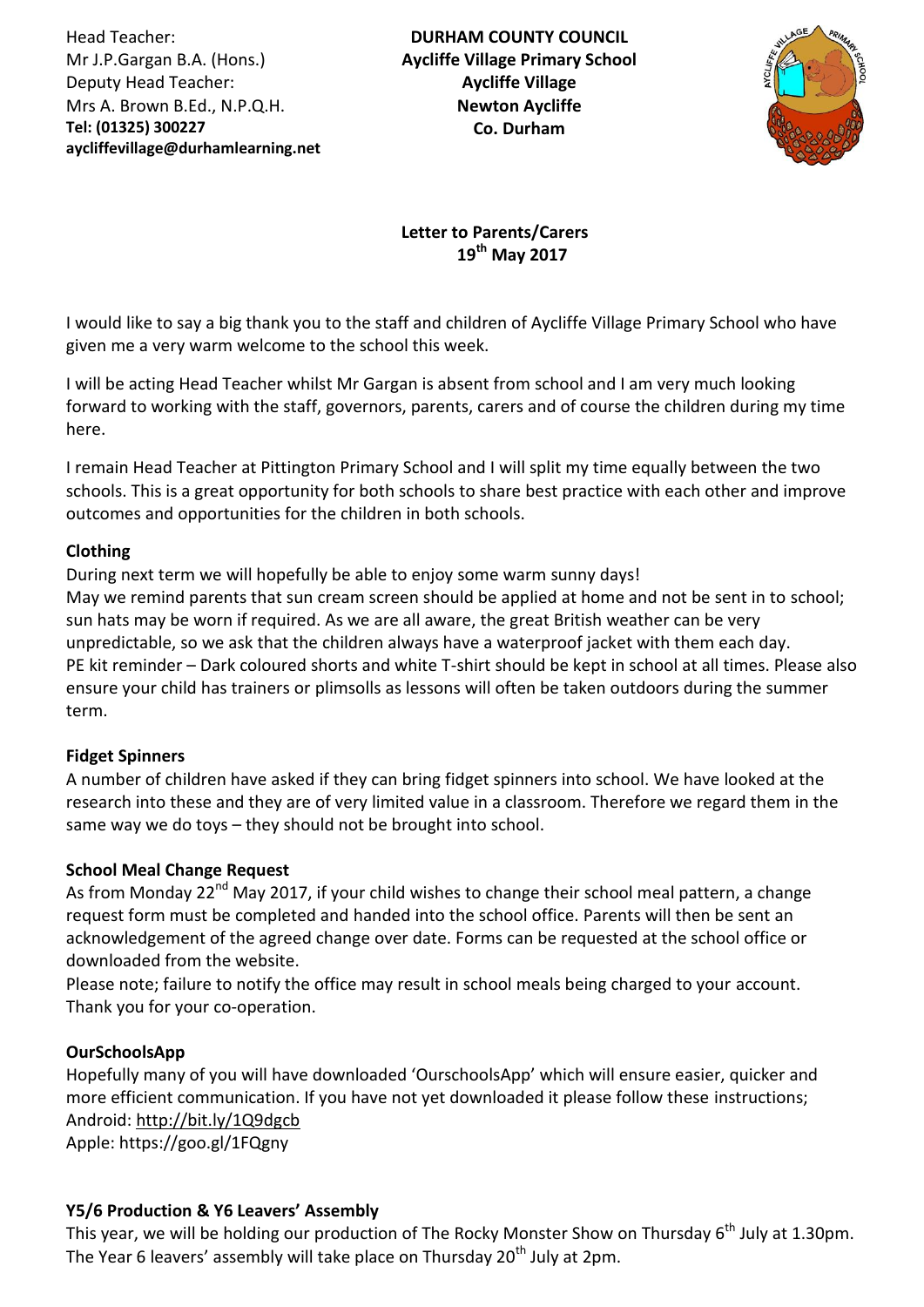## **Health & Safety**

May we please request that parents inform the school office of any confirmed cases of infectious diseases such Chicken Pox, Rubella, Slapped Cheek Syndrome etc. Thank you.

If anyone would like to discuss any of the issues raised here, with me or any member of staff, please don't hesitate to contact us.

Yours sincerely,

Mrs C.Lee. Acting Headteacher